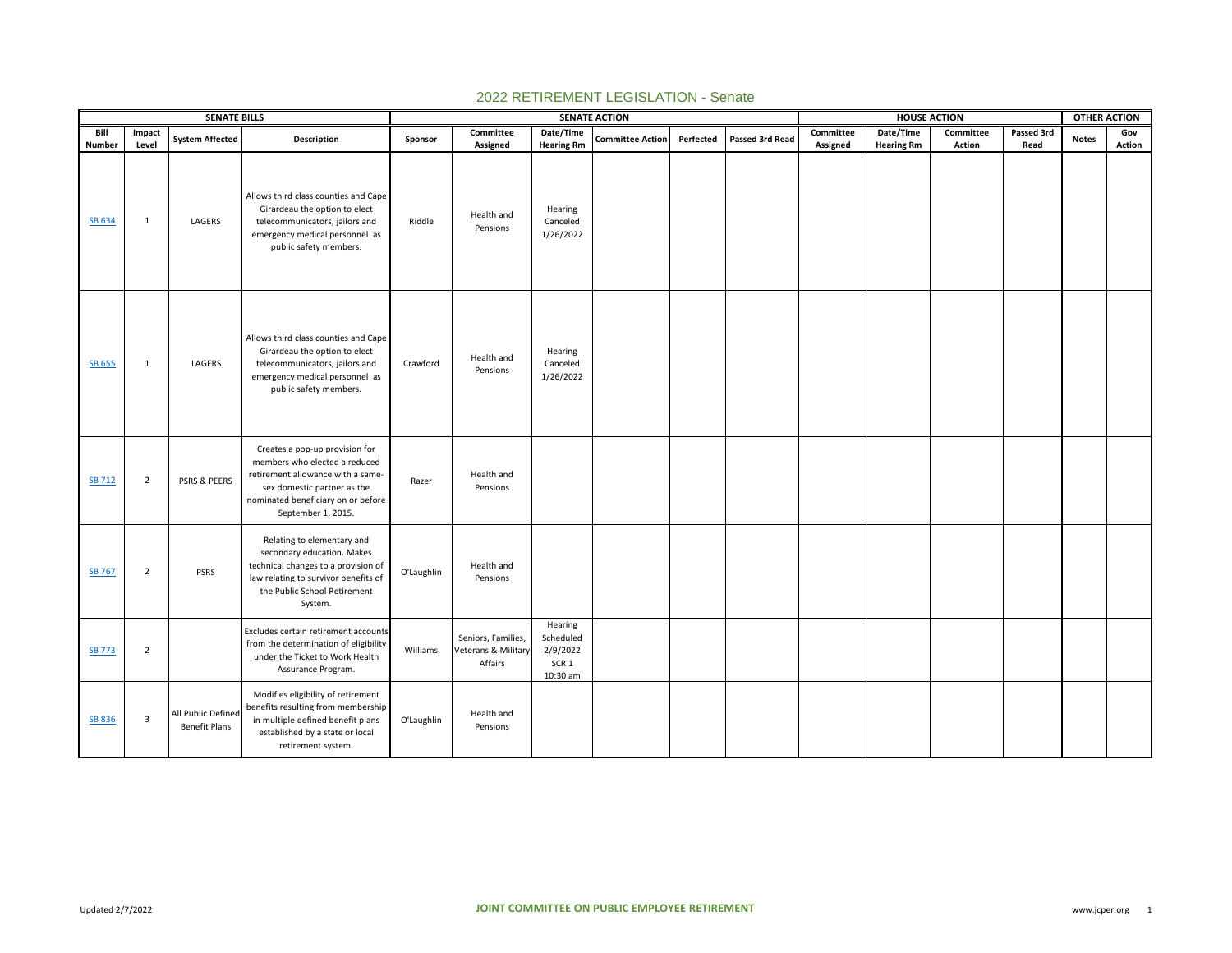| SB 859  | $\overline{2}$          | <b>Police Protection</b><br>Districts | Authorizes the establishment of<br>police protection districts. A PPD's<br>board of directors may provide for<br>pension, and retirement and other<br>employee-type fringe-benefits. If a<br>board of directors administers its<br>own retirement or benefits-related<br>plan, it must do so by a separate five-<br>member pension board of trustees.                                                                   | Mosley         | Transportation,<br>Infrastructure and<br><b>Public Safety</b><br>Committee |  |  |  |  |  |
|---------|-------------------------|---------------------------------------|-------------------------------------------------------------------------------------------------------------------------------------------------------------------------------------------------------------------------------------------------------------------------------------------------------------------------------------------------------------------------------------------------------------------------|----------------|----------------------------------------------------------------------------|--|--|--|--|--|
| SB 871  | $\overline{2}$          | All Plans                             | Modifies provisions relating to<br>income tax exemptions for certain<br>retirement benefits.                                                                                                                                                                                                                                                                                                                            | Eigel          | Health and<br>Pensions                                                     |  |  |  |  |  |
| SB 926  | $\overline{2}$          | All Public Plans                      | Modifies provisions relating to<br>ethics. Modifies the pension<br>forfeiture law. Prohibits a<br>participant of a plan who is unfit for<br>elected public office or employed<br>with the state or any local<br>government from being eligible to<br>receive any retirement benefit from<br>the plan.                                                                                                                   | Mosley         |                                                                            |  |  |  |  |  |
| SB 999  | $\overline{\mathbf{3}}$ | PSRS & PEERS                          | Modifies provisions relating to<br>teacher employment. Increases the<br>length of time, from two years to<br>four years, that a retired member<br>may work after retirement without<br>losing his or her retirement benefit<br>when a district has declared a<br>teacher/employee critical shortage.<br>Repeals the prohibition on retired<br>members being employed as a<br>superintendent under critical<br>shortage. | Gannon         |                                                                            |  |  |  |  |  |
| SB 1036 | $\overline{3}$          | Sheriffs                              | Modifies the compensation of<br>County Sheriffs                                                                                                                                                                                                                                                                                                                                                                         | Moon           |                                                                            |  |  |  |  |  |
| SB 1048 | $\overline{\mathbf{3}}$ | All Public Plans                      | Prohibits public entities from<br>entering into certain contracts with<br>companies unless the contract<br>includes a written certification that<br>the company is not engaged in<br>certain activities that discriminate<br>against a firearm entity or firearm<br>trade association.                                                                                                                                  | <b>Brattin</b> |                                                                            |  |  |  |  |  |
| SB 1053 | $\overline{2}$          | <b>MPERS</b>                          | Modifies the terms of the elected<br>members of the MoDOT and<br>Highway Patrol Employees'<br>Retirement System board of<br>trustees.                                                                                                                                                                                                                                                                                   | Bernskoetter   |                                                                            |  |  |  |  |  |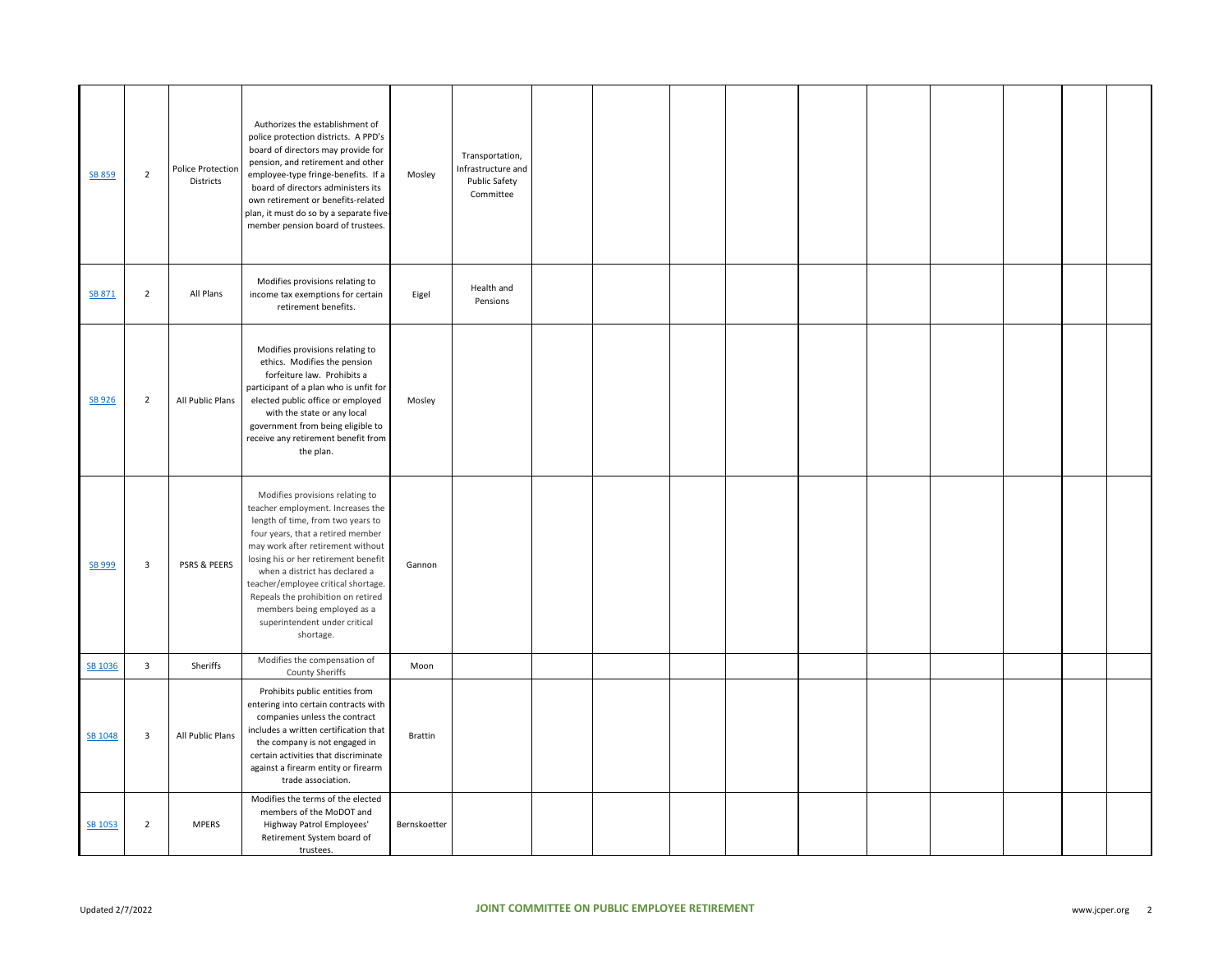| SB 1054 | $\overline{4}$          | Sheriffs'                   | Establishes a new funding<br>mechanism for the Sheriffs'<br>Retirement System.                                                                                                                                                                                                                                                                                    | Bernskoetter |  |  |  |  |  |  |
|---------|-------------------------|-----------------------------|-------------------------------------------------------------------------------------------------------------------------------------------------------------------------------------------------------------------------------------------------------------------------------------------------------------------------------------------------------------------|--------------|--|--|--|--|--|--|
| SB 1062 | $\overline{\mathbf{3}}$ | MOSERS and<br><b>MPERS</b>  | Requires the MOSERS and MPERS<br>boards of trustees to establish a buy-<br>out program for terminated vested<br>members by January 1, 2023. Such<br>members may make a one-time<br>election to receive a lump sum<br>payment equal to sixty percent of<br>the present value of their deferred<br>annuity, or a greater percentage, if<br>determined by the board. | Crawford     |  |  |  |  |  |  |
| SB 1098 | $\overline{\mathbf{3}}$ | Al Public School<br>Systems | Modifies the salary for permanent<br>contract teachers for all public<br>school systems. This provision does<br>not annly to St. Louis City                                                                                                                                                                                                                       | Burlison     |  |  |  |  |  |  |
|         |                         |                             |                                                                                                                                                                                                                                                                                                                                                                   |              |  |  |  |  |  |  |
|         |                         |                             |                                                                                                                                                                                                                                                                                                                                                                   |              |  |  |  |  |  |  |
|         |                         |                             |                                                                                                                                                                                                                                                                                                                                                                   |              |  |  |  |  |  |  |
|         |                         |                             | 1 = No impact on retirement benefit                                                                                                                                                                                                                                                                                                                               |              |  |  |  |  |  |  |
|         |                         |                             | 2 = No substantial proposed change<br>3 = May constitute a substantial proposed change                                                                                                                                                                                                                                                                            |              |  |  |  |  |  |  |
|         |                         |                             | 4 = Does constitute a substantial proposed change                                                                                                                                                                                                                                                                                                                 |              |  |  |  |  |  |  |
|         |                         |                             |                                                                                                                                                                                                                                                                                                                                                                   |              |  |  |  |  |  |  |
|         |                         |                             |                                                                                                                                                                                                                                                                                                                                                                   |              |  |  |  |  |  |  |
|         |                         |                             |                                                                                                                                                                                                                                                                                                                                                                   |              |  |  |  |  |  |  |
|         |                         |                             |                                                                                                                                                                                                                                                                                                                                                                   |              |  |  |  |  |  |  |
|         |                         |                             |                                                                                                                                                                                                                                                                                                                                                                   |              |  |  |  |  |  |  |
|         |                         |                             |                                                                                                                                                                                                                                                                                                                                                                   |              |  |  |  |  |  |  |
|         |                         |                             |                                                                                                                                                                                                                                                                                                                                                                   |              |  |  |  |  |  |  |
|         |                         |                             |                                                                                                                                                                                                                                                                                                                                                                   |              |  |  |  |  |  |  |
|         |                         |                             |                                                                                                                                                                                                                                                                                                                                                                   |              |  |  |  |  |  |  |
|         |                         |                             |                                                                                                                                                                                                                                                                                                                                                                   |              |  |  |  |  |  |  |
|         |                         |                             |                                                                                                                                                                                                                                                                                                                                                                   |              |  |  |  |  |  |  |
|         |                         |                             |                                                                                                                                                                                                                                                                                                                                                                   |              |  |  |  |  |  |  |
|         |                         |                             |                                                                                                                                                                                                                                                                                                                                                                   |              |  |  |  |  |  |  |
|         |                         |                             |                                                                                                                                                                                                                                                                                                                                                                   |              |  |  |  |  |  |  |
|         |                         |                             |                                                                                                                                                                                                                                                                                                                                                                   |              |  |  |  |  |  |  |
|         |                         |                             |                                                                                                                                                                                                                                                                                                                                                                   |              |  |  |  |  |  |  |
|         |                         |                             |                                                                                                                                                                                                                                                                                                                                                                   |              |  |  |  |  |  |  |
|         |                         |                             |                                                                                                                                                                                                                                                                                                                                                                   |              |  |  |  |  |  |  |
|         |                         |                             |                                                                                                                                                                                                                                                                                                                                                                   |              |  |  |  |  |  |  |
|         |                         |                             |                                                                                                                                                                                                                                                                                                                                                                   |              |  |  |  |  |  |  |
|         |                         |                             |                                                                                                                                                                                                                                                                                                                                                                   |              |  |  |  |  |  |  |
|         |                         |                             |                                                                                                                                                                                                                                                                                                                                                                   |              |  |  |  |  |  |  |
|         |                         |                             |                                                                                                                                                                                                                                                                                                                                                                   |              |  |  |  |  |  |  |
|         |                         |                             |                                                                                                                                                                                                                                                                                                                                                                   |              |  |  |  |  |  |  |
|         |                         |                             |                                                                                                                                                                                                                                                                                                                                                                   |              |  |  |  |  |  |  |
|         |                         |                             |                                                                                                                                                                                                                                                                                                                                                                   |              |  |  |  |  |  |  |
|         |                         |                             |                                                                                                                                                                                                                                                                                                                                                                   |              |  |  |  |  |  |  |
|         |                         |                             |                                                                                                                                                                                                                                                                                                                                                                   |              |  |  |  |  |  |  |
|         |                         |                             |                                                                                                                                                                                                                                                                                                                                                                   |              |  |  |  |  |  |  |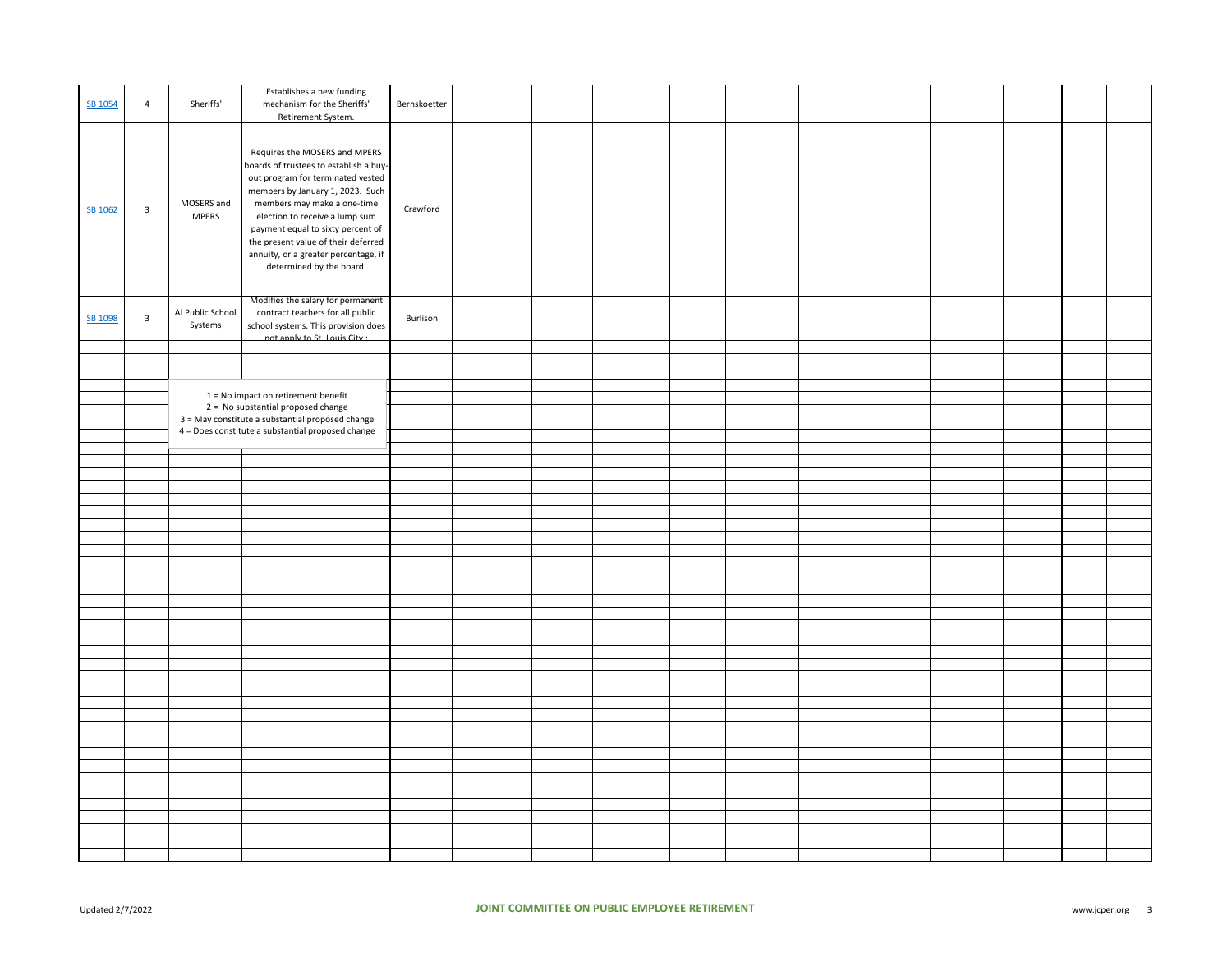|                |                         |                                                                                                    | <b>HOUSE BILLS</b>                                                                                                                                                                                                                                                      |              |                           | <b>HOUSE ACTION</b>                                                                                        |                                                                                                                                                                        |           |                    | <b>SENATE ACTION</b>  |                                |                     |                    |              | <b>OTHER ACTION</b> |
|----------------|-------------------------|----------------------------------------------------------------------------------------------------|-------------------------------------------------------------------------------------------------------------------------------------------------------------------------------------------------------------------------------------------------------------------------|--------------|---------------------------|------------------------------------------------------------------------------------------------------------|------------------------------------------------------------------------------------------------------------------------------------------------------------------------|-----------|--------------------|-----------------------|--------------------------------|---------------------|--------------------|--------------|---------------------|
| Bill<br>Number | Impact<br>Level         | <b>System Affected</b>                                                                             | Description                                                                                                                                                                                                                                                             | Sponsor      | Committee<br>Assigned     | Date/Time<br><b>Hearing Rm</b>                                                                             | Committee<br>Action                                                                                                                                                    | Perfected | Passed 3rd<br>Read | Committee<br>Assigned | Date/Time<br><b>Hearing Rm</b> | Committee<br>Action | Passed 3rd<br>Read | <b>Notes</b> | Gov<br>Action       |
| <b>HB 1473</b> | 1                       | LAGERS                                                                                             | Allows third class counties and Cape<br>Girardeau the option to elect<br>telecommunicators, jailors and emergency<br>medical personnel as public safety members.                                                                                                        | Pike         | Pensions                  | Hearing<br>Conducted<br>1/12/2022<br>Executive<br>Session<br>Completed<br>1/19/2022<br>Voted<br>Do Pass    | 1/19/2022<br>Referred to<br>Rules -<br>Administrative<br>Oversight                                                                                                     |           |                    |                       |                                |                     |                    |              |                     |
| HB 1476        | $\overline{2}$          | St. Louis Police<br><b>Retirement System</b>                                                       | Transfers control of the City of St. Louis<br>Police Department to the Board of Police<br>Commissioners. Modifies the composition of<br>the retirement system's board of trustees.                                                                                      | Schroer      |                           |                                                                                                            |                                                                                                                                                                        |           |                    |                       |                                |                     |                    |              |                     |
| <b>HB1506</b>  | $\overline{\mathbf{3}}$ | <b>CERF</b>                                                                                        | Authorizes a waiver for certain penalties for<br>late payment of property taxes.                                                                                                                                                                                        | Ellebracht   |                           |                                                                                                            |                                                                                                                                                                        |           |                    |                       |                                |                     |                    |              |                     |
| <b>HB1564</b>  | 1                       | <b>Blind Pension Fund</b>                                                                          | Modifies the mailing requirements for the<br>Blind Pension Fund.                                                                                                                                                                                                        | Griffith     |                           |                                                                                                            |                                                                                                                                                                        |           |                    |                       |                                |                     |                    |              |                     |
| HB1615         | $\mathbf{1}$            | Public pension plans<br>sponsored by<br>political<br>subdivisions                                  | Provides that members of the General<br>Assembly are ex officio members of all<br>boards, commissions, committees, councils<br>and other legislative or regulatory bodies of<br>all political subdivisions within the<br>boundaries of a member's legislative district. | Lovasco      |                           |                                                                                                            |                                                                                                                                                                        |           |                    |                       |                                |                     |                    |              |                     |
| HB1670         | $\overline{\mathbf{3}}$ | Certain Government<br>Entities                                                                     | Creates a provision that prohibits certain<br>government entities from doing business<br>with entities that require individuals to<br>undergo COVID-19 vaccinations or provide<br>proof of COVID-19 vaccination.                                                        | Seitz        | Judiciary                 | Hearing<br>Conducted<br>1/25/2022                                                                          |                                                                                                                                                                        |           |                    |                       |                                |                     |                    |              |                     |
| HB1676         | $\overline{\mathbf{3}}$ | LAGERS                                                                                             | Changes the job title of "emergency<br>telecommunicators" to "emergency<br>telecommunicator first responders."                                                                                                                                                          | Perkins      |                           |                                                                                                            |                                                                                                                                                                        |           |                    |                       |                                |                     |                    |              |                     |
| HB1691         | $\overline{2}$          | Public pension plans<br>sponsored by<br>certain political<br>subdivisions as<br>defined by the act | Prohibits the state and certain political<br>subdivisions from entering into a contract<br>with a employer or company that engages in<br>discrimination against unvaccinated, as<br>described in the act.                                                               | <b>Boggs</b> | Judiciary                 | Hearing<br>Conducted<br>1/25/2022                                                                          |                                                                                                                                                                        |           |                    |                       |                                |                     |                    |              |                     |
| HB1732         | 1                       | <b>Private Entities</b>                                                                            | Establishes the Missouri Workplace<br>Retirement Savings Plan that private business<br>entities may join.                                                                                                                                                               | O'Donnell    | Financial<br>Institutions | Hearing<br>Conducted<br>1/12/2022<br>Executive<br>Completed<br>1/19/2022<br><b>HCS</b><br>Voted Do<br>Pass | 1/20/2022<br>Referred to<br>Rules -<br>Administrative<br>Oversight<br>Hearing<br>cheduled Rule<br>Legislative<br>Oversight<br>2/07/2022<br>HHR <sub>6</sub><br>3:30 pm |           |                    |                       |                                |                     |                    |              |                     |

## 2022 REGULAR SESSION - HOUSE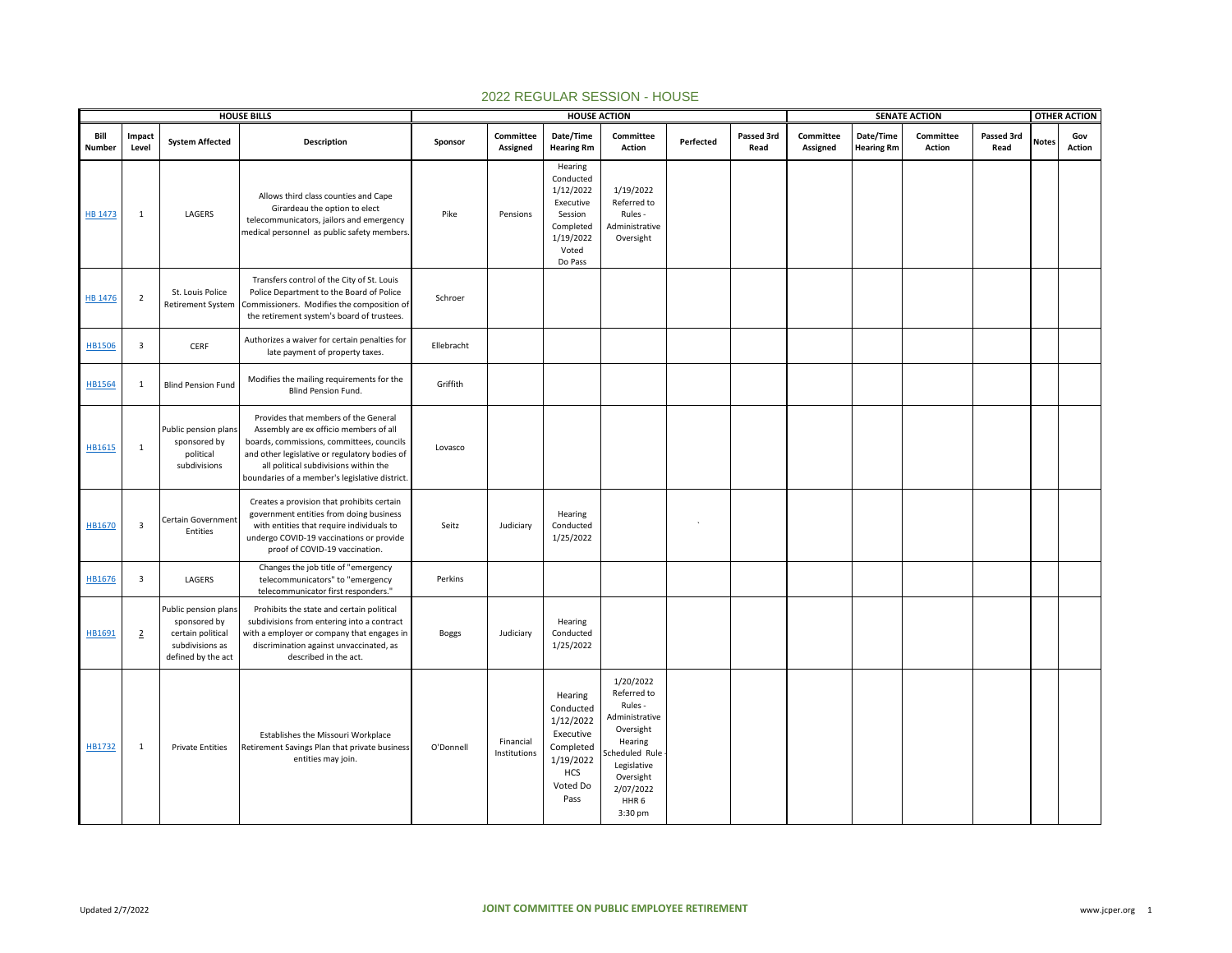| HB1831        | $\overline{\mathbf{3}}$ | St. Louis PSRS                                         | Provides a one time supplemental payment<br>for retired members and beneficiaries of the<br>St. Louis PSRS, subject to state<br>appropriations.                                                                                                                                                                                                                                                                                                                                                      | Gray             |                                             |                                                                       |  |  |  |  |  |
|---------------|-------------------------|--------------------------------------------------------|------------------------------------------------------------------------------------------------------------------------------------------------------------------------------------------------------------------------------------------------------------------------------------------------------------------------------------------------------------------------------------------------------------------------------------------------------------------------------------------------------|------------------|---------------------------------------------|-----------------------------------------------------------------------|--|--|--|--|--|
| HB1881        | $\overline{\mathbf{3}}$ | PSRS and PEERS                                         | Modifies the working after retirement critical<br>shortage law for PSRS and PEERS. Increases<br>the length of time, from two years to four<br>years, that a retired member may work after<br>retirement without losing his or her<br>retirement benefit when a district has<br>declared a teacher/employee critical<br>shortage.                                                                                                                                                                     | Black (7)        |                                             |                                                                       |  |  |  |  |  |
| HB1886        | 1                       | LAGERS                                                 | Repeals the prohibition on counties other<br>than third class counties and Cape Girardeau<br>County from being able to elect to cover<br>emergency telecommunicators, jailors, and<br>emergency medical service personnel as<br>public safety members.                                                                                                                                                                                                                                               | Rogers           |                                             |                                                                       |  |  |  |  |  |
| HB1925        | $\mathbf{1}$            | <b>Blind Pension Fund</b>                              | Modifies the mailing requirements for the<br><b>Blind Pension Fund.</b>                                                                                                                                                                                                                                                                                                                                                                                                                              | Walsh Moore (93) |                                             |                                                                       |  |  |  |  |  |
| HB1927        | 1                       |                                                        | Excludes certain retirement accounts from<br>the determination of eligibility under the<br>Ticket to Work Health Assurance Program.                                                                                                                                                                                                                                                                                                                                                                  | Walsh Moore (93) |                                             |                                                                       |  |  |  |  |  |
| HB1984        | $\overline{2}$          | <b>MPERS</b>                                           | Modifies the terms of the elected members<br>of the MoDOT and Highway Patrol<br>Employees' Retirement System board of<br>trustees.                                                                                                                                                                                                                                                                                                                                                                   | Hovis            | Pensions                                    | Hearing<br>Scheduled<br>02/02/2022<br>HHR <sub>5</sub><br>(Cancelled) |  |  |  |  |  |
| <b>HB1998</b> | $\overline{\mathbf{3}}$ | PSRS, PEERS, Kansas<br>City PSRS and St.<br>Louis PSRS | Allows school districts to issue school district<br>teaching permits for persons without a<br>certificate of license to teach granted by the<br>State Board Of Education.                                                                                                                                                                                                                                                                                                                            | Davidson         | Elementary<br>and<br>Secondary<br>Education |                                                                       |  |  |  |  |  |
| HB2057        | $\overline{\mathbf{3}}$ | LAGERS                                                 | Changes the job title of "emergency<br>telecommunicators" to "telecommunicator<br>first responders."                                                                                                                                                                                                                                                                                                                                                                                                 | Sauls            |                                             |                                                                       |  |  |  |  |  |
| HB2089        | $\overline{\mathbf{3}}$ | PSRS and PEERS                                         | Modifies provisions relating to teacher<br>employment. Modifies the working after<br>retirement critical shortage law for PSRS and<br>PEERS. Increases the length of time, from<br>two years to four years, that a retired<br>member may work after retirement without<br>losing his or her retirement benefit when a<br>district has declared a teacher/employee<br>critical shortage. Repeals the prohibition on<br>retired members being employed as a<br>superintendent under critical shortage. | Pollitt          |                                             |                                                                       |  |  |  |  |  |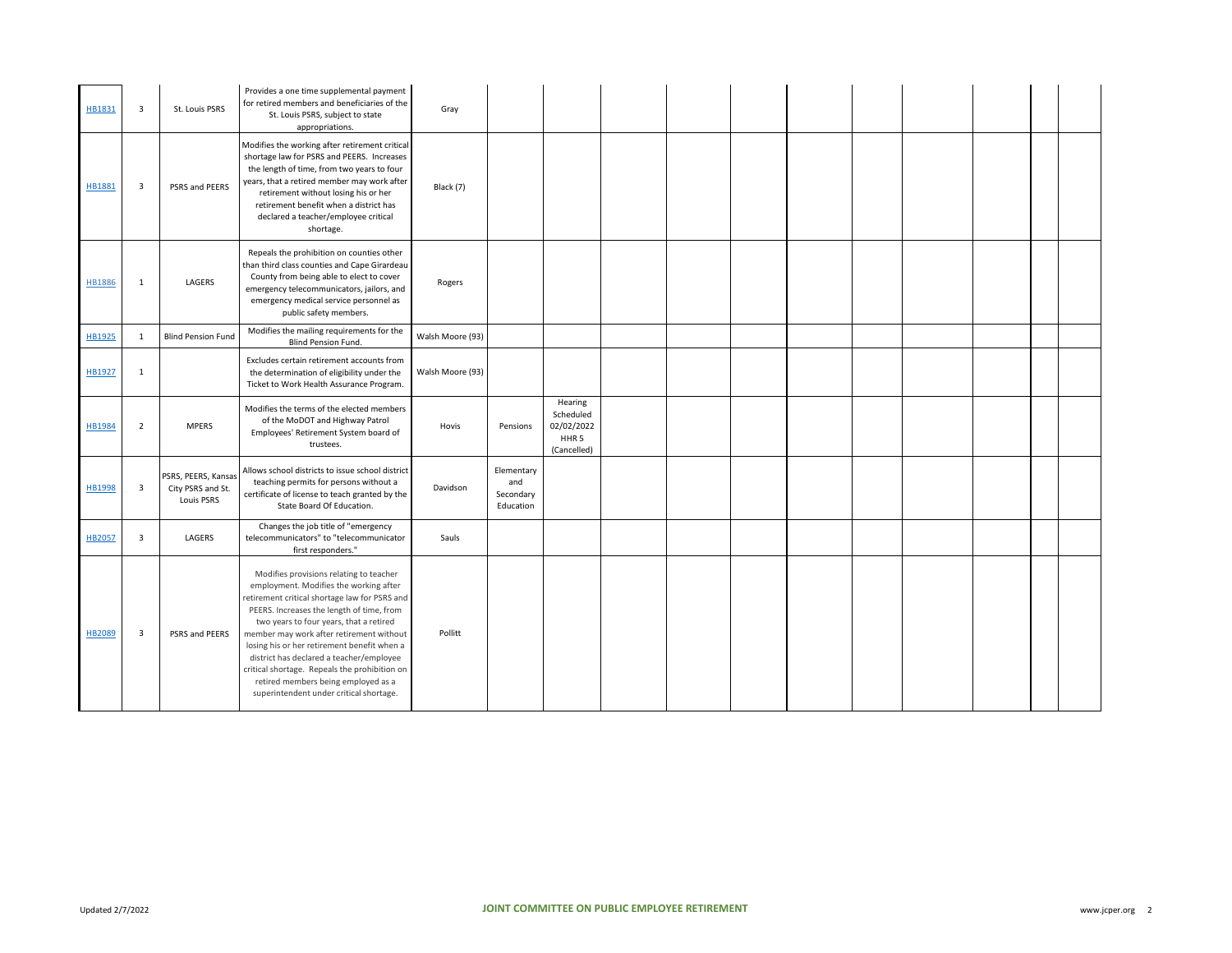| HB2114 | 3              | PSRS & PEERS                                    | 169.560: Modifies the amount of<br>compensation that a retired PSRS member<br>may earn without a discontinuance of the<br>member's retirement benefit while working<br>after retirement in a position that does not<br>require teacher certification. Instead of<br>compensation being limited to sixty percent<br>of the minimum teacher's salary, allowable<br>compensation will be limited to the annual<br>earnings limit applicable to a Social Security<br>recipient working while receiving Social<br>Security benefits. 169.596: Increases the<br>length of time, from two years to four years,<br>that a retired member may work after<br>retirement without losing his or her<br>retirement benefit when a school district has<br>declared a teacher/employee | Black (7)           | Pensions | Hearing<br>Completed<br>1/26/2022<br>Executive<br>Session<br>Scheduled<br>02/02/2022<br>HHR <sub>5</sub><br>(Cancelled) |  |  |  |  |  |
|--------|----------------|-------------------------------------------------|-------------------------------------------------------------------------------------------------------------------------------------------------------------------------------------------------------------------------------------------------------------------------------------------------------------------------------------------------------------------------------------------------------------------------------------------------------------------------------------------------------------------------------------------------------------------------------------------------------------------------------------------------------------------------------------------------------------------------------------------------------------------------|---------------------|----------|-------------------------------------------------------------------------------------------------------------------------|--|--|--|--|--|
| HB2161 | 3              | PSRS                                            | Reauthorizes the 2.55 multiplier for teachers<br>retiring with 32 or more years of service. E.C.                                                                                                                                                                                                                                                                                                                                                                                                                                                                                                                                                                                                                                                                        | Dinkins             |          |                                                                                                                         |  |  |  |  |  |
| HB2194 | 3              | PSRS & PEERS                                    | Modifies the amount of compensation that a<br>retired PSRS member may earn without a<br>discontinuance of the member's retirement<br>benefit while working after retirement in a<br>position that does not require teacher<br>certification. Instead of compensation being<br>limited to sixty percent of the minimum<br>teacher's salary, allowable compensation will<br>be sixty percent of the average teacher's<br>salary for the primary district the person is<br>employed in after retirement.                                                                                                                                                                                                                                                                   | <b>Kelley (127)</b> |          |                                                                                                                         |  |  |  |  |  |
| HB2216 | 3              | PSRS & PEERS                                    | Modifies the amount of compensation that a<br>retired PSRS member may earn without a<br>discontinuance of the member's retirement<br>benefit while working after retirement in a<br>position that does not require teacher<br>certification. Instead of compensation being<br>limited to sixty percent of the minimum<br>teacher's salary, allowable compensation will<br>be sixty percent of the average teacher's<br>salary for the primary district the person is<br>employed in after retirement.                                                                                                                                                                                                                                                                   | Bromley             | Pensions |                                                                                                                         |  |  |  |  |  |
| HB2234 | $\overline{2}$ | MOSERS, MPERS,<br>Judicial Retirement<br>System | Modifies multiple provisions for MOSERS,<br>MPERS and the Judicial Retirement System.                                                                                                                                                                                                                                                                                                                                                                                                                                                                                                                                                                                                                                                                                   | Black (7)           | Pensions | Hearing<br>Completed<br>1/26/2022<br>Executive<br>Session<br>Scheduled<br>02/02/2022<br>HHR <sub>5</sub><br>(Cancelled) |  |  |  |  |  |